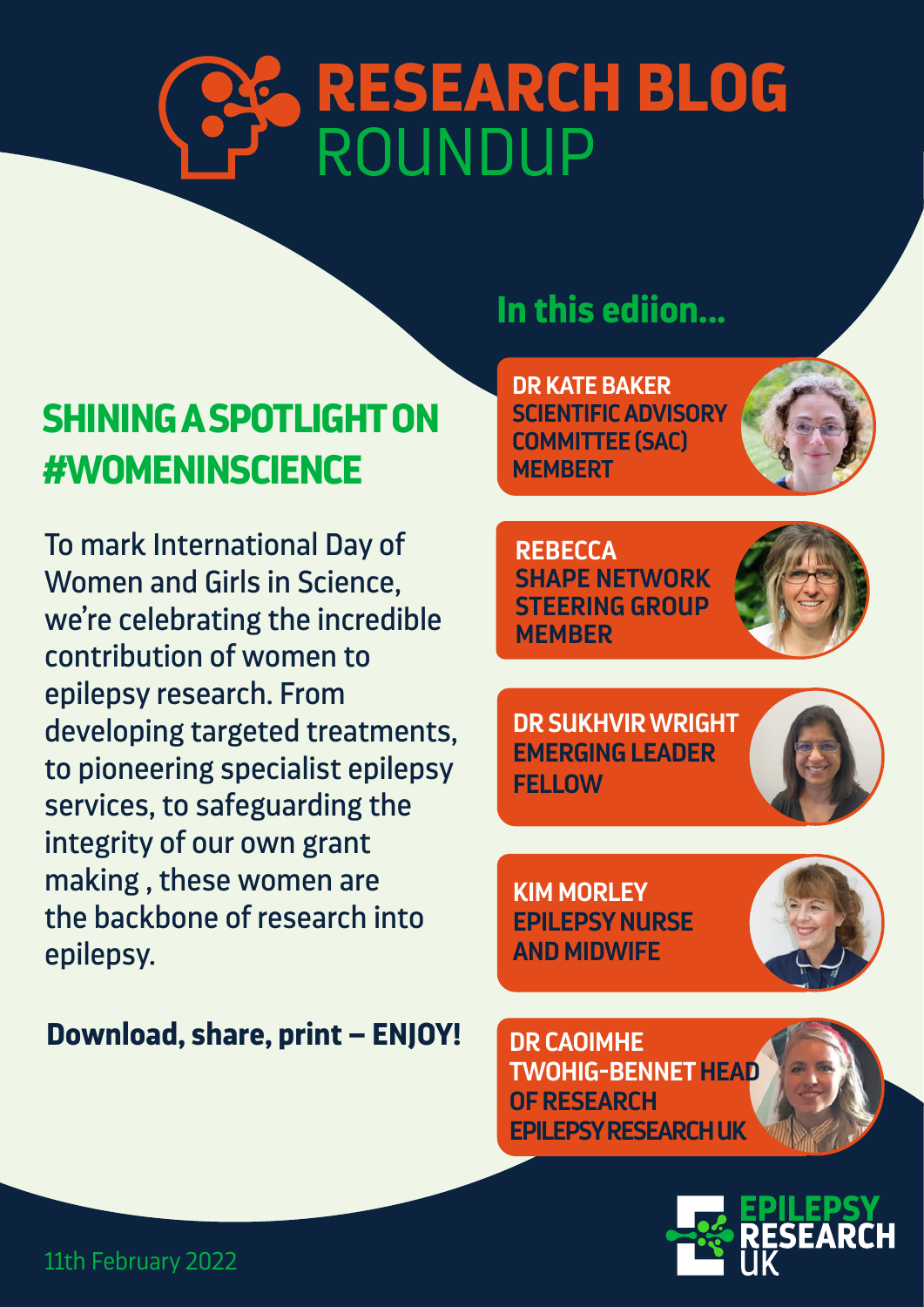**It is easy to forget how far and how fast genetic testing has progressed for people with epilepsy. When I started training as a clinical geneticist 10 years ago, we could diagnose some rare epilepsyassociated syndromes, for example, Angelman syndrome or tuberous sclerosis, by spotting shared physical features.** 

Chromosome microarray testing, which looks for small deletions or duplications of genetic information, was just starting to become available. DNA sequence differences ("variants") in a handful of genes had been tracked down in some children with early-onset, severe epilepsies but it cost thousands of

pounds to test any one gene, and we had to argue long and hard for permission from testing committees to request these tests on a case-bycase basis.

Then in the mid-2010s Next Generation Sequencing (NGS) methods were introduced, the costs fell, and large research studies (such as Deciphering Developmental Disorders, Epi4K, and the 100,000 Genomes Project) showed that NGS is efficient for diagnosing known rare disorders and discovering new diagnoses. Now, NGS is available as an NHS test for anyone whose epilepsy started before the age of two, or who has epilepsy plus intellectual

## **IF GENETICS IS THE ANSWER, WHAT'S THE QUESTION?**

**Dr Kate Baker is a clinical geneticist at the University of Cambridge and a member of the Epilepsy Research UK Scientific Advisory Committee (SAC). She frequently works with families with genetic conditions including epilepsy and is often asked what the future holds for those affected and how can we improve it? In this blog, Kate shares the progress genetic testing has made in the last 10 years, including her own research into a specific genetic mutation, and explains why more research is still needed to provide answers for families.**



disability, autism or physical features suggesting a genetic syndrome.

The chance of finding a genetic diagnosis is somewhere between 25% and 50%, depending on how much DNA sequence is analysed (a selective gene panel or the entire genome – the complete set of genes) and which research paper you read. If a diagnosis is found, we can give clear advice about risks for other family members, and we can (sometimes) provide useful pointers towards safe and effective antiepileptic medications.

So, if genetic diagnosis is now so good, why do we need more research into epilepsy and genetics? For at least 50% of individuals that are currently offered genetic testing, no diagnosis is reached. So we need more research to discover more genetic causes to add to the existing tests. Testing is not routinely on offer for people with later-onset epilepsies or milder (but still very significant) cognitive difficulties, even if these symptoms

run in families, because the chance of making a diagnosis is currently low. Test results are plagued by "variants of uncertain significance" (VUS) which might indicate a cause or might be a red herring – these results generate a lot of worry for families (and doctors!).

To improve this situation, we need research into new ways to tell the difference between a harmless variant and a true diagnosis. We also need to understand why the same genetic diagnosis can cause vastly different symptoms in different people, even within the same family.

If testing continues to improve, and a genetic diagnosis can be found for an ever-increasing number of people with epilepsy, will this be the "end of the odyssey" as genetic diagnosis is sometimes termed? Well, no. When I meet patients and families in clinic to discuss a new genetic diagnosis, they are hungry for information. I am usually asked two questions: does this genetic diagnosis predict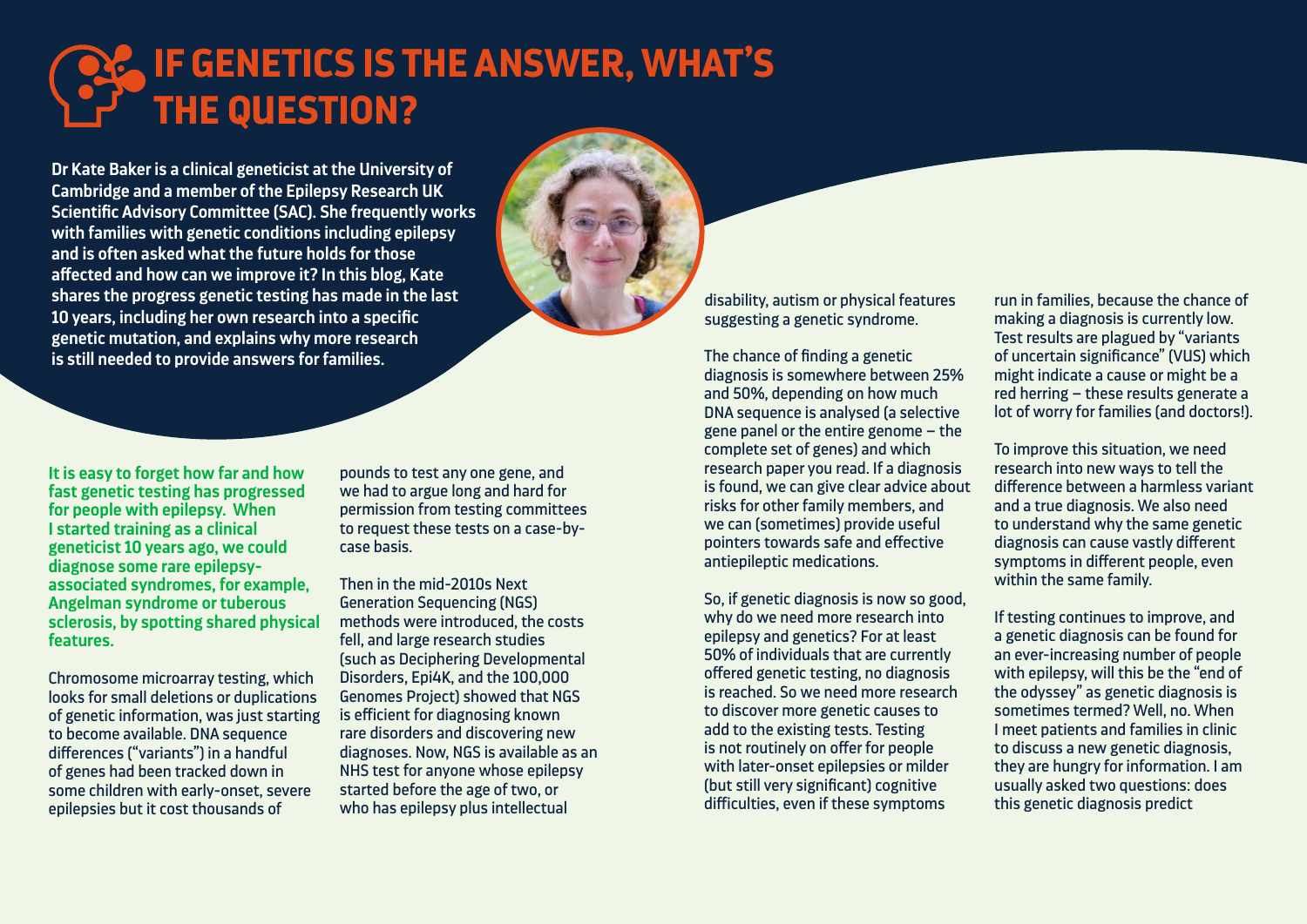# **IF GENETICS IS THE ANSWER, WHAT'S THE QUESTION?**

future problems with learning, social interaction and mental health, and is there a treatment targeted at the genetic problem which will improve quality of life. It is very frustrating for families (and for me!) that we lack answers to these questions and solutions to these problems.

In very small steps, we are starting to find some answers. Here is one example. A few years ago I carried out a research project with families who had received a genetic diagnosis through the GOLD (Genetics of Learning Disability) study led by Professor Lucy Raymond. I travelled across the UK to meet people with variants in many different genes, to find out if people with similar variants shared the same sorts of problems.

In the space of a few weeks, I met 11 people from three families who all had variants in one gene, called ZDHHC9.

Unexpectedly, I found that most of these individuals had experienced a similar form of epilepsy during childhood – Rolandic seizures, which usually occur at night and start with facial twitching. Rolandic epilepsy is a common form of childhood epilepsy, usually without a known genetic cause, and is often associated with speech and language problems, which continue even if seizures stop. I found that people with ZDHHC9 variants had these speech problems too. This is important for children who are diagnosed with ZDHHC9 variants now because their epilepsy risk can be anticipated and their seizures treated effectively at an early stage. It also means their communication difficulties are recognised and not written off as part of broader learning disabilities. Finding out more about this genetic diagnosis has, in a sense, given these individuals a voice.

My colleagues and I decided to go one step further. We invited the ZDHHC9

group to visit Cambridge to take part in research brain scans, which they were all keen to do! Again, the results were surprising. We found that their deep brain "control" structures were smaller and less well connected to the rest of the brain. Using a type of functional brain scan called MEG (magnetoencephalography) we found that the normal "maps" of brain activity were present but were switched on and off less frequently.

Putting these observations together, we now think that ZDHHC9 is important for controlling the "dynamics" of brain electrical activity, which might explain why individuals with ZDHHC9 variants are at risk of seizures and have difficulties with communication and concentration. This idea could be important for other people with Rolandic epilepsy and might even lead to a targeted treatment – but a lot more research is needed to get there.

In essence, research with people who share the same genetic diagnosis is one way to move beyond understanding and treating epilepsy symptoms, to understanding and treating the brain differences influencing each individual's epilepsy risk and their long-term outcomes.

So, if genetics is the answer, what do YOU think should be the question?

*Dr Kate Baker Scientific Advisory Committee (SAC) Member University of Cambridge*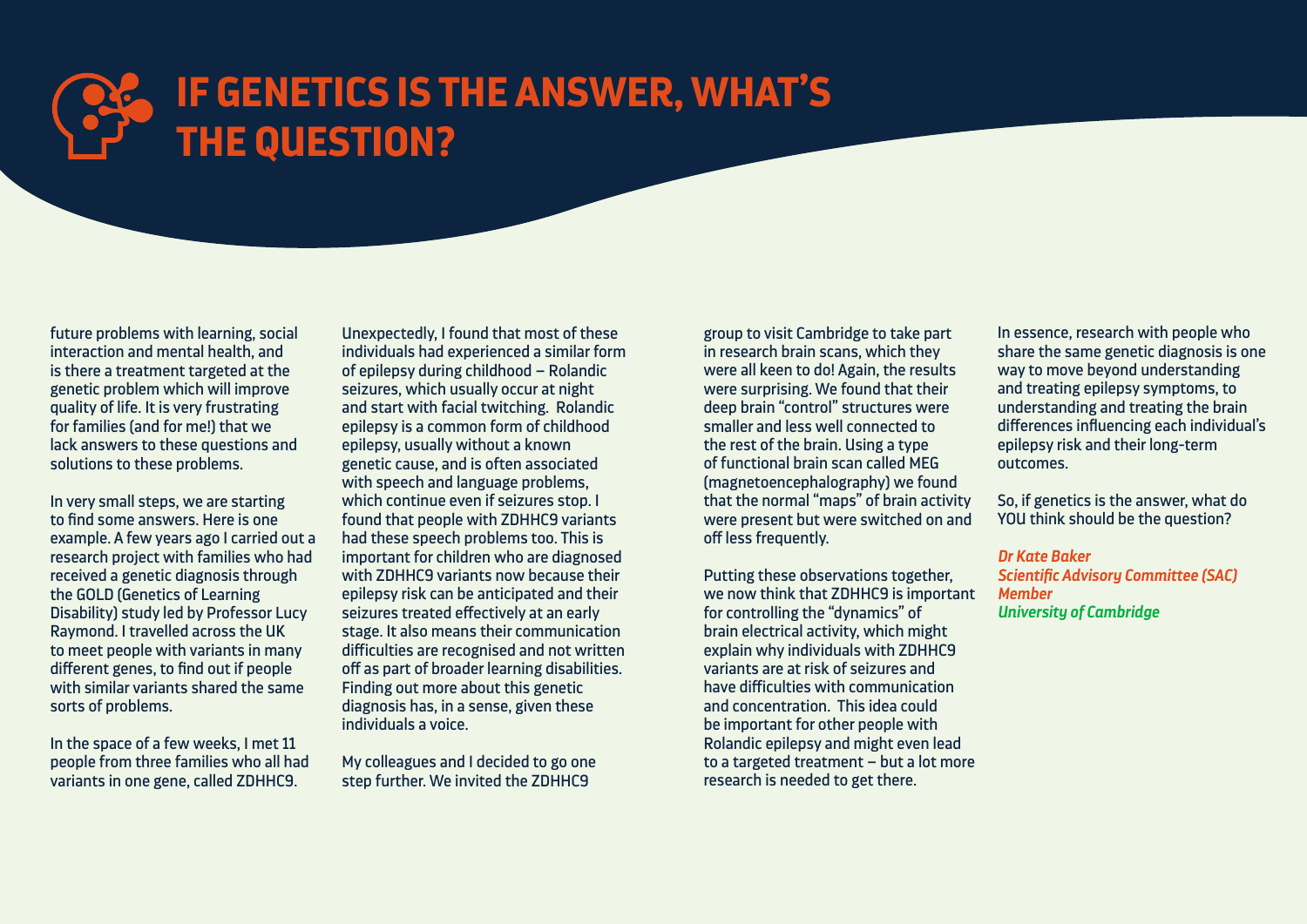

I first heard about the SHAPE NETWORK on Facebook and signed up right away – it was a very straightforward process. I am excited to be involved in the network as it offers a great opportunity for people living with epilepsy to have a direct impact on the types and quality of research that is carried out. Research is central to improving the lives of people living with epilepsy now, and for those who will either develop or be born with the condition in the future. I have been involved in research in a number of ways over the past eight years. As someone living with epilepsy, I feel it's a way of turning a negative into a positive – taking my years of lived knowledge and experience into forward motion.

can become meaningfully involved in research. I am really excited to see this work in action in the coming months.

#### **What do you hope the SHAPE NETWORK can achieve for people with epilepsy?**

I hope it can encourage and engage people to come forward to be involved in a range of research and advocacy opportunities. Patient involvement has the ability to make research relevant, focused and hopefully more successful in its aims. It also has the potential to give people with epilepsy a sense of real purpose, to raise self-esteem and perhaps even help develop additional skills.

#### **What do you hope research can achieve for people with epilepsy?**

I hope for more effective treatments, with fewer medication side effects. A

#### **What have you been involved in as a SHAPE NETWORK member?**

I successfully applied to be a member of the SHAPE NETWORK Steering Group, along with nine other people who are also affected by epilepsy. Being a Steering Group member has so far involved attending virtual meetings to discuss ideas on the development of the SHAPE NETWORK strategy. The process of being on the Steering Group has been a positive experience and I have felt valued in my ideas and contributions. As a group, we have appropriately 'shaped' a set of clear ideas and goals of how Epilepsy Research UK can progress with genuine involvement of people with epilepsy. I also joined discussions around the review of grant applications and as to how people affected by epilepsy

third of people still live with uncontrolled epilepsy – I would hope this can be markedly reduced.

#### **Why do you think it's important that people affected by epilepsy are actively involved in research?**

Living with epilepsy gives you the insight of walking in the epilepsy shoes every day. So, you know where they are tight, where they rub and how you want to cast them off. You also have first-hand individual experience of medication side effects. Both these things give you the knowledge and coping strategies that can inform and shape research. You're an expert in your own epilepsy and your voice should be included in shaping research directions and decisions.

*Rebecca SHAPE NETWORK Steering Group member*

**Rebecca has lived with drug-resistant focal epilepsy for the past 30 years. In April, she joined our SHAPE NETWORK Steering Group to help develop the strategy for the network. Here, Rebecca explains why she wanted to be part of this network and why it's so important for those affected by epilepsy to become involved in research.** 

## **THE IMPORTANCE OF RESEARCH INVOLVEMENT**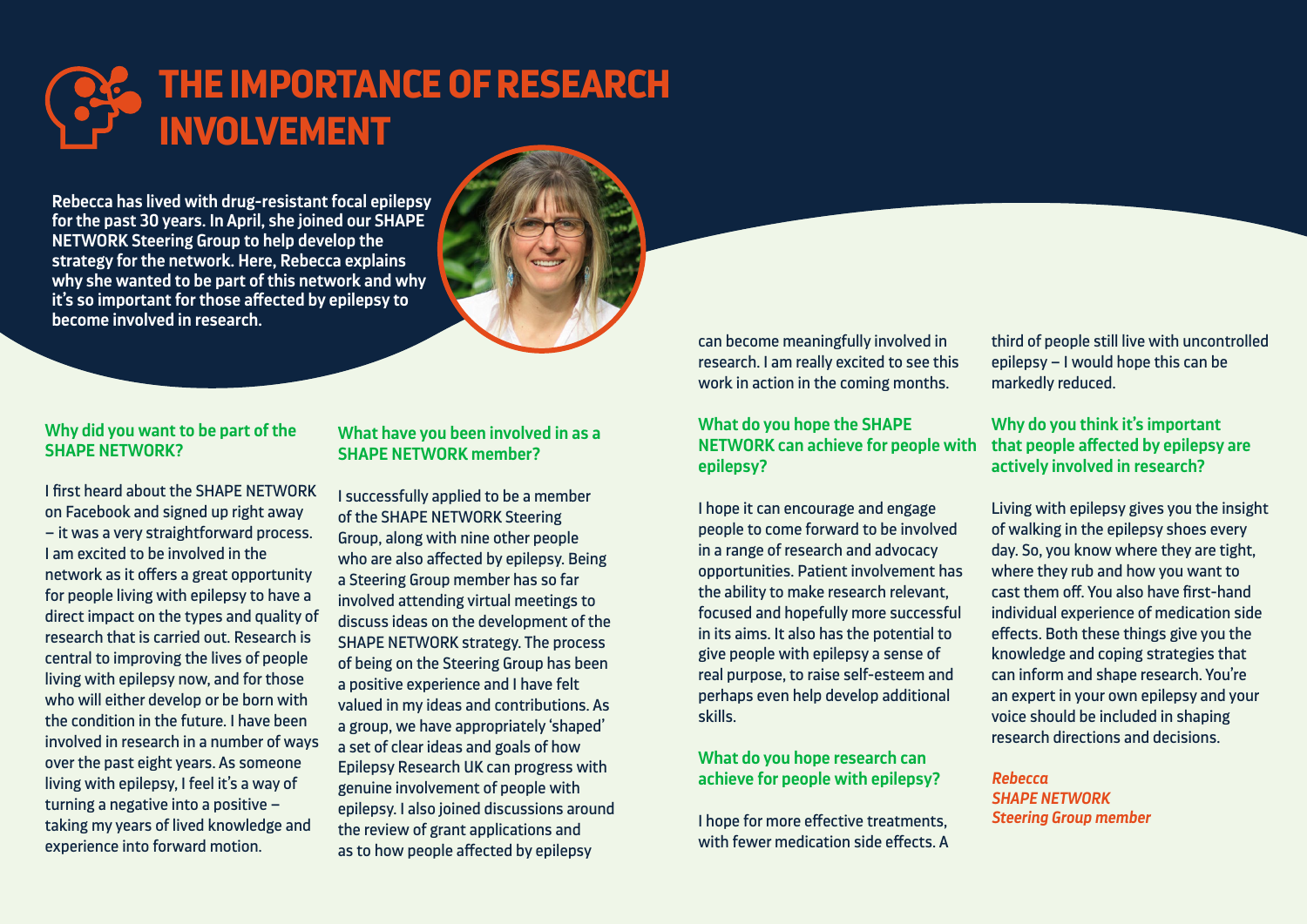**I appreciate everyone has heard A LOT about antibodies in relation to COVID-19 over the last few months. But people rarely discuss how antibodies can affect seizures…**

Antibodies are the molecular soldiers in our immune system's army, fighting to protect us from, yes, you guessed it, VIRUSES, as well as other bugs and threats that may cause disease. However, sometimes these antibodies get distracted or confused (for example, by viruses or a tumour) and instead of protecting us and our vital organs, they start attacking them, and become autoantibodies. When these autoantibodies target proteins within the brain, this can result in an autoimmune neurological condition known as autoimmune encephalitis. Affected patients, adults or children, will display changes in behaviour, seizures and abnormal movements among other

symptoms. The seizures mostly occur during the condition, but some patients can be left with ongoing seizures and develop an autoimmune associated epilepsy. We also know that although most patients make a good recovery, sufferers of autoimmune encephalitis and associated epilepsy can be left with longstanding cognitive problems. This has recently been identified as a particular problem in children. My research has been focused on trying to understand how these antibodies cause seizures and whether there are ways of improving treatments so that we can prevent any long-term problems.

The autoantibodies that I have focused on in my Epilepsy Research UK-funded project target a protein in the brain called the NMDA receptor (NMDAR), which is crucial to making brain cells communicate with one another – known as 'firing'. Using a wide range of laboratory methods, we have managed

to make an experimental seizure model caused by the NMDAR antibodies and used this to understand why seizures occur when the NMDAR brain protein is disrupted. Turns out it's not as simple as we thought…

The good news is we managed to partially reverse the change in neuron firing pattern that happens when a seizure occurs caused by NMDAR antibodies, with a treatment targeting the NMDAR brain protein. We also showed this treatment had the same effect on human brain tissue (kindly donated by patients undergoing epilepsy surgery, as part of another project funded by Epilepsy Research UK!) which is the first step towards translating this treatment from lab bench to bedside. We hope this research will lead to additional targeted treatments for patients and allow refinement of immune-targeting drug therapy and minimizing of side effects.

It continues to be an absolute privilege to be able to conduct research which could be directly applicable to the patients I see in the clinic. I am frequently humbled

**In this Research Blog, we hear from Dr Sukhvir Wright who is investigating autoimmune-associated epilepsy, a condition in which seizures can be caused by the body's immune system interfering with brain cells. Dr Wright explains how an Epilepsy Research UK Emerging Leader Fellowship in 2016 has helped researchers gain an understanding of how autoimmune-associated epilepsies work, as well as aiding the search for targeted treatments.**

# **THE IMMUNE SYSTEM AND EPILEPSY**

by how eager patients are to participate in research, even when the findings may have no direct impact on them or their loved ones; their motivation – a selfless act of compassion to help others. Similarly, I am also amazed and excited by other researchers and clinicians, always keen to collaborate in these same research studies, even when competing pressures are high (COVID-19!). I am very thankful to Epilepsy Research UK and their incredible supporters for their continued efforts to drive research into epilepsy and keep it in the spotlight. With one new patient diagnosed with epilepsy every minute within the UK and Europe, there is an urgent clinical need to understand seizure-inducing pathways in brain networks, particularly for those patients that will not be helped with standard treatments.

*Dr Sukhvir Wright 2016 Emerging Leader Fellow Aston University and Birmingham Children's Hospital*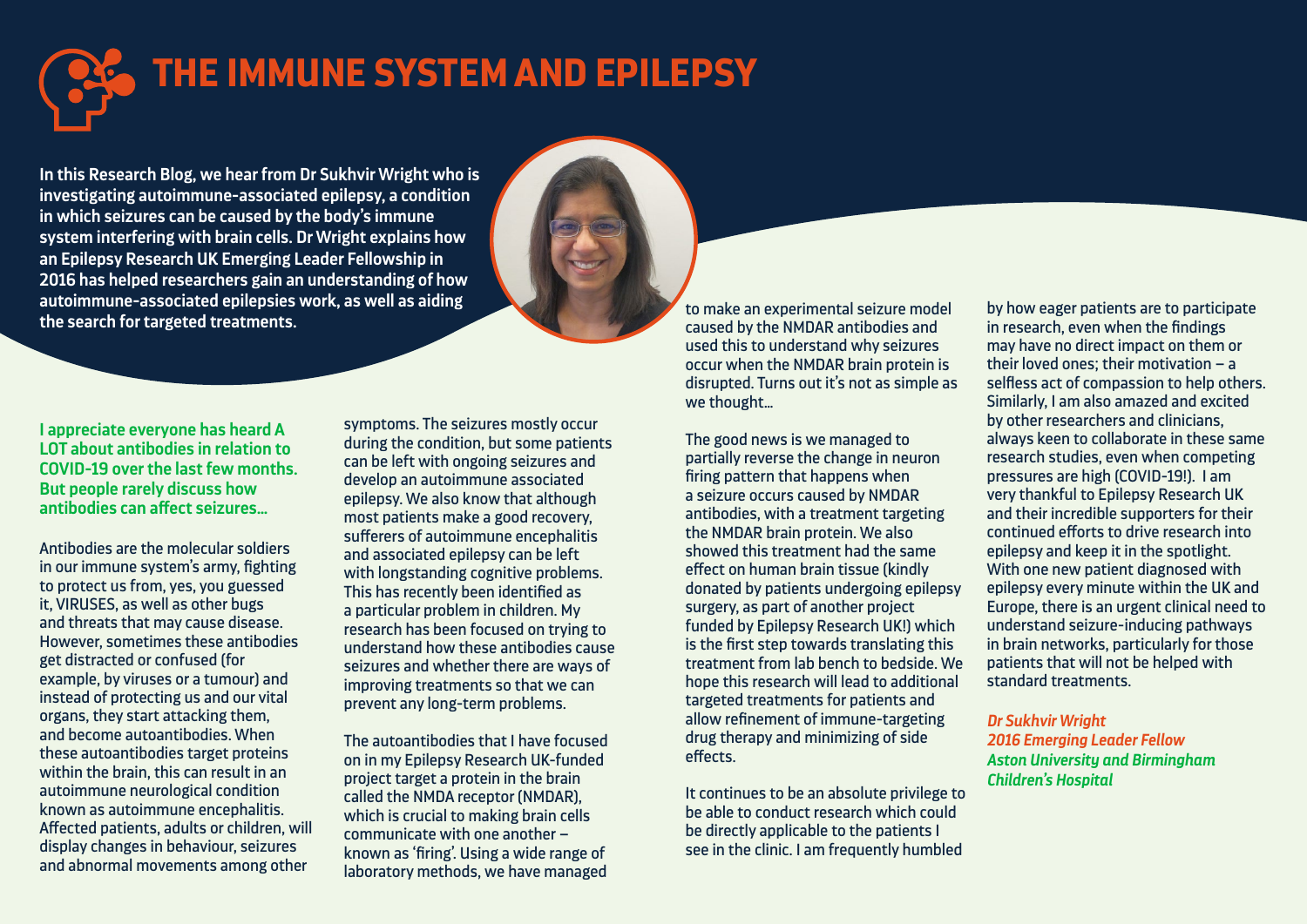

I immediately recognised that more

needed to be done to inform and educate women and healthcare professionals on foetal anticonvulsant syndrome – a group of malformations that can affect babies if exposed to certain AEDs. I joined a national foetal anticonvulsant support group and offered to help raise awareness and share the experiences of families whose children had been affected. But in order to properly inform and educate, I needed the relevant evidence. At the time Dr Pam Crawford, Professor John Dean and Professor Peter Turnpenny were conducting research into women with epilepsy and the effect

## **EPILEPSY IN PREGNANCY IN THE CLINIC**

**For two decades, Advanced Clinical Practitioner, nurse and midwife Kim Morley has been a pioneer of specialist epilepsy maternity services, with a particular focus on anti-epileptic drug (AED) management. Through her, work Kim has established community and hospital-based services in Winchester, Southampton and across Hampshire. Kim is also involved in research and is a dedicated advocate working with MBRRACE UK (Mother and Babies: Reducing Risk through Audits and Confidential Enquiries across the UK) and represents the Royal College of Midwives on the Medicines and Healthcare products Regulatory Agency (MHRA) Valproate Stakeholders Committee. In this Research Blog, Kim discusses her career providing specialist care to women with epilepsy, and how being a voice for patients has led to real change.**

> of AEDs on their children. They shared their published research with me and I began presenting this information to healthcare professionals around the UK through lectures and seminars.

> After realising our hospital had no services tailored for women with epilepsy, I was determined that should change. With support from our lead consultant obstetrician and Head of Midwifery, I established a unique epilepsy specialist midwifery service providing pre-conceptual and pregnancy counselling. My aim was to prevent any baby from being harmed by AEDs whilst ensuring women became experts in their own health condition. I wanted to make sure every woman



I met was correctly diagnosed with epilepsy, prescribed the AED most likely to control their seizures in the lowest therapeutic dose and least likely to cause harm to a future developing baby in pregnancy. With some small voluntary donations, I was able to found a hospital registered charity, 'Women with Epilepsy', which partly funded my work. The service became entirely NHS funded in 2017, and we launched a new website to provide free information for women with epilepsy and their families.

Research has moulded my career. My journey started with reading articles about foetal valproate syndrome and SUDEP and learning how to critique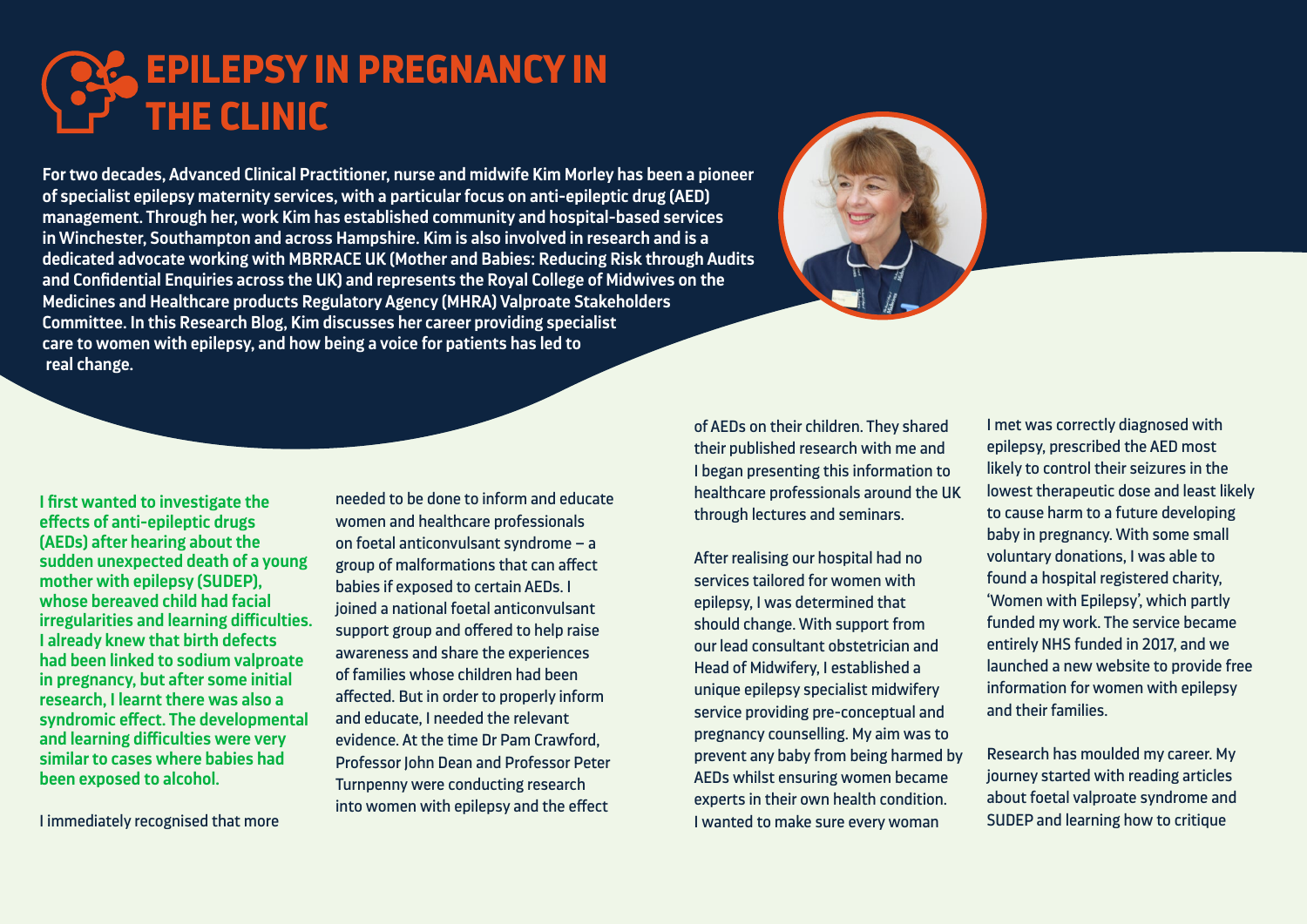

research. My passion for the topic was ignited and I started studying to become our first independent and supplementary non-medical prescriber. I then became our NHS Trust's coinvestigator for a multi-centre study researching AED management in pregnancy. I've now completed my own dissertation research study for a master's degree in advanced clinical practice. (Morley K, 2020). The study explored experiences of using a toolkit I designed at the antenatal booking appointment and has provided valuable insights into the opinions of midwives, which are rarely sought in the epilepsy research paradigm.

Research has enabled me to support

women and their prescribers with evidence-based advice during the transition from preconception years to pregnancy and beyond. To inform decision making, it is imperative women are provided with research evidence on the effects of medication exposure during pregnancy and whilst breastfeeding. This must be balanced with information about any potential risks associated with changing or withdrawing from their current medicine regime, including the risk of SUDEP and, importantly, providing a pillar of support during that process. As I specialise in AED management, it is rewarding to read research findings that have mirrored my clinical experience with these medicines.

It also highlights the imbalance in therapeutics available for women of child-bearing potential with generalised epilepsy versus the options available for men, and the dilemmas this can lead to in decision-making and research design.

It was such a privilege to share my clinical experience at the European Medicines Agency first public hearing into valproate (2017), and in the Cumberlege Review (2020) and MRHA valproate guidance (2021). Being part of the epilepsy community has enabled me to be a voice for my patient group nationally and internationally, ensuring care and future research is inclusive of all women with epilepsy irrespective of race, ethnicity, gender, socioeconomic status,

and health provider. I am forever grateful for the opportunities I have had, but mostly to the women and families I have had the privilege of working with along the way.

*Kim Morley Advanced Clinical Practioner Epilepsy nurse and midwife*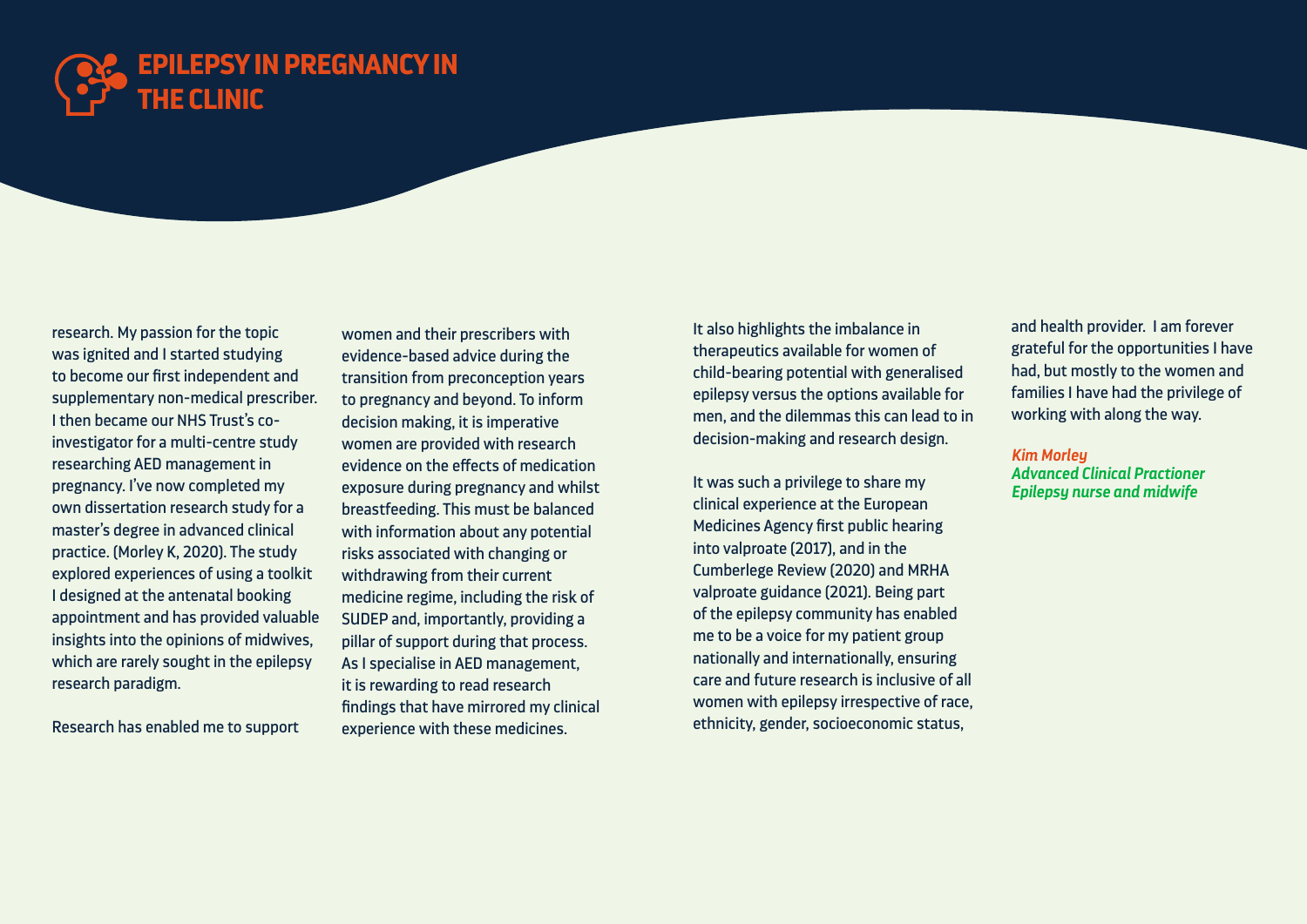**If you've ever read an ERUK annual report or browsed our website, you will have noticed a number of words and phrases that we repeat over and over again: 'independent', 'rigorous', 'scrutiny', 'peer review', 'multi-stage process', 'AMRC standards' and so on.**

Antibodies are the molecular soldiers Of course, we know what we mean, but we thought it might be worth explaining why these over used verbs are the guiding principles of our funding programmes and why, as a supporter, they should be something you look for in research investment…

#### **But first things first… who are the SAC?**

The Epilepsy Research UK Scientific Advisory Committee (or SAC to you and me) is a panel of some the country's leading neurologists, neuroscientists and epilepsy researchers. As individuals they have decades of experience and work at the highest levels of clinical or scientific

research. From a governance perspective the panel are a sub-committee of the ERUK Board. The SAC is committed to supporting ERUK's overall mission and vision while maintaining enough distance to ensure that recommendations for funding are independent of the Board Trustees and the Charity's Executive team.

#### **And why exactly are they so important?**

Well, each year ERUK invites researchers from clinical and academic institutions across the UK to submit their research ideas. The research will focus on a specific aspect of epilepsy, for example:

- developing more accurate diagnosis
- improving seizure control
- exploring new treatments

It is the responsibility of the SAC to triage these ideas and concepts, select the most promising, and invite the primary investigator to submit a second stage, more in-depth proposal. This in-depth proposal outlines exactly how the researcher intends to explore this area of

epilepsy; what equipment or techniques will be used, what expertise it will involve, how their institution will support their research, and how this research will benefit people with epilepsy.

As members of the Association of Medical Research Charities (AMRC) – we are required to adhere to a set of strict guidelines, ensuring that the assessment of research applications by the SAC is independent and thoroughly examined to the required standards. When we talk about appropriate scrutiny and rigorous process, this is what we mean. If you haven't heard of the AMRC, it is worth checking their website to understand a little more about the work they do to ensure that medical research charities achieve the greatest impact for our beneficiaries. Membership of the AMRC is a hallmark of quality research.

#### **How does the SAC reach a decision about what to fund?**

The whole assessment process usually takes around 7 months and during this time all applications are reviewed not only by the SAC, but by international epilepsy experts from across the globe – a process known as 'peer review'. The feedback is then collated from the expert analysis, and the SAC then come together to discuss each application. This is where the SAC's decades of

**Dr Caoimhe Twohig-Bennet is Head of Research at Epilepsy Research UK and works closely with the SAC – a panel of some of the country's leading neurologists, neuroscientists and epilepsy researchers – to decide which projects we fund. In her Research Blog, Caoimhe explains exactly who the SAC are and why they are vital to our grant funding process.** 



# **WHY WE HAVE A SCIENTIFIC ADVISORY COMMITTEE. WHY THEY'RE IMPORTANT. AND WHY YOU SHOULD CARE…**

experience and knowledge are put to the test with each member debating the applicants expertise, the methodologies, the capability of the research group, the backing of the host institution… and challenging every data source. After a full day of exhaustive discussion, the final scoring for each application is agreed. The SAC's highest scored applications are then recommended to the ERUK Board of Trustees for funding.

Together, these steps form an independent multi-stage process that ensures only the highest quality research, showing potential to impact the lives of people with epilepsy, is awarded funding.

#### **But why should you care?!**

As a supporter investing in research, it is essential to know that every penny of your gift is going to research that has been assessed for funding by a world class, uniquely qualified panel of scientific and clinical experts. The only way to achieve this is through a transparent and entirely independent Scientific Advisory Committee.

*Dr Caoimhe Twohig-Bennett Head of Research Epilepsy Research UK*